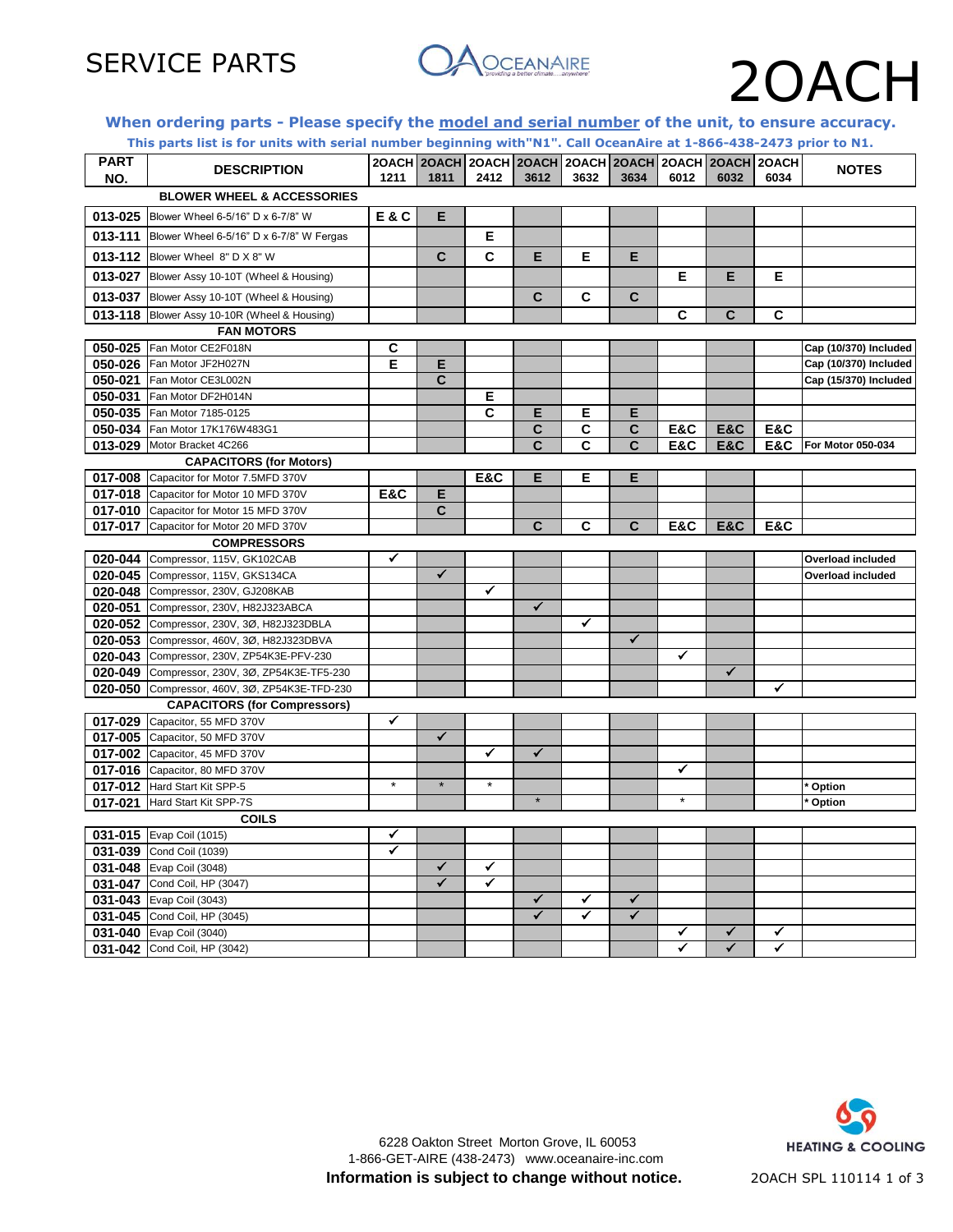

## SERVICE PARTS OAOCEANAIRE 20ACH

## **When ordering parts - Please specify the model and serial number of the unit, to ensure accuracy.**

|             | This parts list is for units with serial number beginning with"N1". Call OceanAire at 1-866-438-2473 prior to N1. |      |                                                             |              |              |              |              |      |                         |      |              |
|-------------|-------------------------------------------------------------------------------------------------------------------|------|-------------------------------------------------------------|--------------|--------------|--------------|--------------|------|-------------------------|------|--------------|
| <b>PART</b> | <b>DESCRIPTION</b>                                                                                                |      | 20ACH 20ACH 20ACH 20ACH 20ACH 20ACH 20ACH 20ACH 20ACH 20ACH |              |              |              |              |      |                         |      | <b>NOTES</b> |
| NO.         |                                                                                                                   | 1211 | 1811                                                        | 2412         | 3612         | 3632         | 3634         | 6012 | 6032                    | 6034 |              |
|             | <b>AIR FILTERS</b>                                                                                                |      |                                                             |              |              |              |              |      |                         |      |              |
| 030-033     | Evaporator Filter 11-1/2 X 17-7/8, 1bhb                                                                           | ✓    |                                                             |              |              |              |              |      |                         |      |              |
| 030-034     | Condenser Filter 15.-1/2 X 15-3/4, 1bhb                                                                           | ✓    |                                                             |              |              |              |              |      |                         |      |              |
| 030-039     | Evaporator Filter 16-3/4 X 20-1/2, 1bhb                                                                           |      | $\checkmark$                                                | $\checkmark$ |              |              |              |      |                         |      |              |
| 030-040     | Condenser Filter 19-3/4 X 23-1/4, 1bhb                                                                            |      | ✓                                                           | ✔            |              |              |              |      |                         |      |              |
|             | 030-045 Evaporator Filter 23-3/4 X 20, 1bhb                                                                       |      |                                                             |              | ✓            | ✓            | $\checkmark$ |      |                         |      |              |
| 030-046     | Condenser Filter 23-3/4 X 27-3/4 1bhb                                                                             |      |                                                             |              | $\checkmark$ |              | ✓            |      |                         |      |              |
|             | 030-042 Evaporator Filter 23-3/4 X 24-3/4 1bhb                                                                    |      |                                                             |              |              |              |              | ✔    | ✓                       | ✓    |              |
| 030-043     | Condenser Filter 23-3/4 x 29-3/4, 1bhb                                                                            |      |                                                             |              |              |              |              | ✔    | ✓                       | ✓    |              |
|             | <b>GRILLES</b>                                                                                                    |      |                                                             |              |              |              |              |      |                         |      |              |
|             | 038-045 Evap Discharge Grille 5-1/8 X 11-11/16                                                                    | ✓    |                                                             |              |              |              |              |      |                         |      |              |
|             | 076-658 Evap. Discharge Grilel Frame (20AC12)                                                                     | ✓    |                                                             |              |              |              |              |      |                         |      |              |
|             | 038-043 Evap Return Grille 11-1/2 x 17-7/8                                                                        | ✓    |                                                             |              |              |              |              |      |                         |      |              |
|             | 076-655 Evap Return Grille Frame (20AC12)                                                                         | ✓    |                                                             |              |              |              |              |      |                         |      |              |
| 038-044     | Cond Return Grille 15-1/2 X 15-3/4                                                                                | ✓    |                                                             |              |              |              |              |      |                         |      |              |
| 076-478     | Cond Return Grille Frame (20AC12)                                                                                 | ✔    |                                                             |              |              |              |              |      |                         |      |              |
| 038-046     | Evap Discharge Grille 8-1/2 X 13-3/4                                                                              |      | $\checkmark$                                                | ✓            |              |              |              |      |                         |      |              |
|             | 076-682 Evap Discharge Grille Frame (20AC18)                                                                      |      | $\checkmark$                                                | ✓            |              |              |              |      |                         |      |              |
| 038-047     | Evap Return Grille 16-3/4 X 20-3/4                                                                                |      | ✓                                                           | ✓            |              |              |              |      |                         |      |              |
| 076-683     | Evap Return Grille Frame (20AC18)                                                                                 |      | $\checkmark$                                                | ✓            |              |              |              |      |                         |      |              |
| 038-048     | Cond Return Grille 15-5/16 X 19-7/16                                                                              |      | $\checkmark$                                                | ✓            |              |              |              |      |                         |      |              |
| 076-486     | Cond Return Grille Frame (20AC18)                                                                                 |      | ✓                                                           | ✓            |              |              |              |      |                         |      |              |
| 038-036     | Evap Discharge Grille 10-3/4 X 19                                                                                 |      |                                                             |              | ✓            | ✔            | ✓            | ✓    | ✓                       | ✓    |              |
|             | 076-452 Evap Discharge Grille Frame (20AC36/60)                                                                   |      |                                                             |              | $\checkmark$ | $\checkmark$ | $\checkmark$ | ✓    | ✓                       | ✓    |              |
| 038-040     | Evap Return Grille 19-3/4 X 23                                                                                    |      |                                                             |              | $\checkmark$ | ✓            | ✓            |      |                         |      |              |
|             | 076-797 Evap Return Grille Frame (20AC36)                                                                         |      |                                                             |              | $\checkmark$ | $\checkmark$ | $\checkmark$ |      |                         |      |              |
| 038-041     | Cond Return Grille 22-3/4 X 23                                                                                    |      |                                                             |              | $\checkmark$ | ✓            | $\checkmark$ |      |                         |      |              |
| 076-803     | Cond Return Grille Frame (20AC36)                                                                                 |      |                                                             |              | $\checkmark$ | ✔            | ✓            |      |                         |      |              |
| 038-050     | Evap Return Grille 23-7/8 X 24-7/8                                                                                |      |                                                             |              |              |              |              | ✓    | $\overline{\checkmark}$ | ✓    |              |
|             | 076-774 Evap Return Grille Frame (20AC60)                                                                         |      |                                                             |              |              |              |              | ✓    | $\overline{\checkmark}$ | ✓    |              |
| 038-038     | Cond Return Grille 29-5/8 X 23-5/8                                                                                |      |                                                             |              |              |              |              | ✓    | ✓                       | ✓    |              |
|             | 076-495 Cond Return Grilel Frame (20AC60)                                                                         |      |                                                             |              |              |              |              | ✓    | ✓                       | ✓    |              |
|             | <b>ELECTRICAL COMPONENTS</b>                                                                                      |      |                                                             |              |              |              |              |      |                         |      |              |
| 025-007     | Contactor, 30 Amp, 3-Pole, 208-240V Coil                                                                          |      |                                                             |              |              | ✔            | $\checkmark$ |      | $\checkmark$            | ✔    |              |
| 025-008     | Contactor, 40 Amp, 2-Pole, 208-240V Coil                                                                          |      |                                                             |              | $\checkmark$ |              |              | ✓    |                         |      |              |
|             | 025-045 3-Phase Monitor (208-230V)                                                                                |      |                                                             |              |              | ✔            |              |      | $\overline{\checkmark}$ |      |              |
| 025-046     | 3-Phase Monitor (460V)                                                                                            |      |                                                             |              |              |              | $\checkmark$ |      |                         | ✓    |              |
|             | 025-011 Transformer, High Voltage, 2 KVA                                                                          |      |                                                             |              |              |              | ✓            |      |                         | ✔    |              |
| 028-026     | LCDI Cord (5-15P), #30380550                                                                                      | ✓    |                                                             |              |              |              |              |      |                         |      |              |
|             | 028-027 LCDI Cord (5-20P), #30390005                                                                              |      | $\overline{\checkmark}$                                     |              |              |              |              |      |                         |      |              |
| 028-024     | LCDI Cord (6-20P), #30389503                                                                                      |      |                                                             | ✓            |              |              |              |      |                         |      |              |
| 028-025     | LCDI Cord (6-30P), #30393022                                                                                      |      |                                                             |              | $\checkmark$ |              |              |      |                         |      |              |
|             | 028-014 Svc Cord, 8/3 (10ft) w/(6-50P) Plug                                                                       |      |                                                             |              |              |              |              | ✓    |                         |      |              |
|             | 028-016 Cord Plug (L15-30P)                                                                                       |      |                                                             |              |              | ✓            |              |      | $\checkmark$            |      |              |
| 028-018     | Cord Cable SOW 10/4 (10 ft)                                                                                       |      |                                                             |              |              | ✔            | ✓            |      | ✓                       | ✓    |              |
|             | 028-029 Cord Plug (L16-20P)                                                                                       |      |                                                             |              |              |              | $\checkmark$ |      |                         | ✓    |              |
|             | 029-002 Condensate Tank Micro Switch Assy                                                                         | ✓    | $\checkmark$                                                | ✓            | ✓            | ✔            | ✓            |      |                         |      |              |